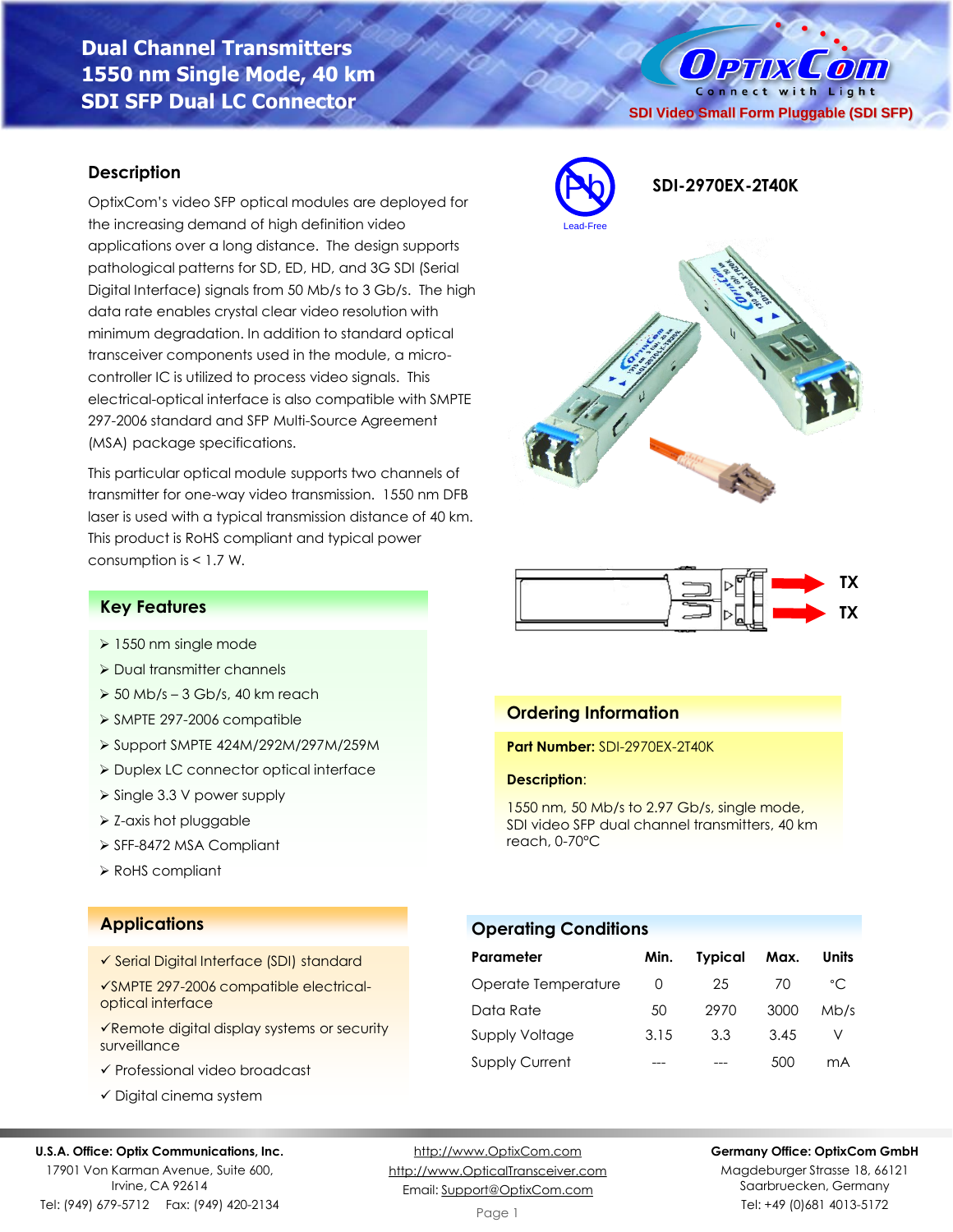

## **Absolute Maximum Ratings**

| Parameter                                | Symbol | Min.  | Max. | Units        |
|------------------------------------------|--------|-------|------|--------------|
| Storage Temperature                      | Tst    | -40   | 85   | $^{\circ}$ C |
| Humidity                                 | R.H.   | $---$ | 85   | $\%$         |
| Soldering Temperature (10 sec. on leads) | Tsd    | $---$ | 260  | $\hat{C}$    |

## **Transmitter Electro-Optical Characteristics**

| Parameter                                 |        | Symbol             | Min. | <b>Typical</b> | Max. | <b>Units</b> |
|-------------------------------------------|--------|--------------------|------|----------------|------|--------------|
| Differential Input Voltage <sup>1</sup>   |        | $\Delta V$ i       | 0.4  |                | 1.8  | $\vee$       |
| Differential Input Impedance <sup>2</sup> |        | Z                  | 90   | 100            | 110  | ohm          |
| Optical Output Power (40 km) <sup>3</sup> |        | P <sub>O</sub>     | $-2$ | $\Omega$       | $+3$ | dBm          |
| Optical Wavelength                        |        | $\lambda$          | 1480 | 1550           | 1580 | nm           |
| Spectral Width (-20 dB)                   |        | $\varDelta\lambda$ | ---  |                |      | nm           |
| Side Mode Suppression Ratio               |        | <b>SMSR</b>        | 30   |                |      | dB           |
| <b>Extinction Ratio</b>                   |        | ET                 | 5    | 8              |      | dB           |
| Rise/Fall Time<br>$(20\% - 80\%)$         | SD-SDI |                    | ---  |                | 1500 |              |
|                                           | HD-SDI | Tr/Tf              |      |                | 270  | ps           |
|                                           | 3G-SDI |                    |      |                | 135  |              |
| <b>Total Jitter</b><br>PRBS & Color Bar   | SD-SDI |                    |      | 70             | 200  |              |
|                                           | HD-SDI | Tj                 |      | 50             | 135  | ps           |
|                                           | 3G-SDI |                    |      | 70             | 100  |              |
| <b>Total Jitter</b><br>Pathological       | SD-SDI |                    |      | 200            | 300  |              |
|                                           | HD-SDI | Ti                 |      | 115            |      | ps           |
|                                           | 3G-SDI |                    |      | 120            |      |              |

Notes:

- 1. Applied to AC LVPECL I/O coupling. See the design guide for proper termination.
- 2. Single ended will be 50 ohm for each signal line.
- 3. Output of coupling optical power into  $9/125 \mu m$  SMF.

**Class 1 Laser Product Complies with 21 CFR 1040.10 and 1040.11**







**Germany Office: OptixCom GmbH** Magdeburger Strasse 18, 66121 Saarbruecken, Germany Tel: +49 (0)681 4013-5172

**U.S.A. Office: Optix Communications, Inc.** 17901 Von Karman Avenue, Suite 600, Irvine, CA 92614 Tel: (949) 679-5712 Fax: (949) 420-2134

[http://www.OptixCom.com](http://www.optixcom.com/) [http://www.OpticalTransceiver.com](http://www.optoictech.com/) Email: [Support@OptixCom.com](mailto:Support@optoICtech.com)